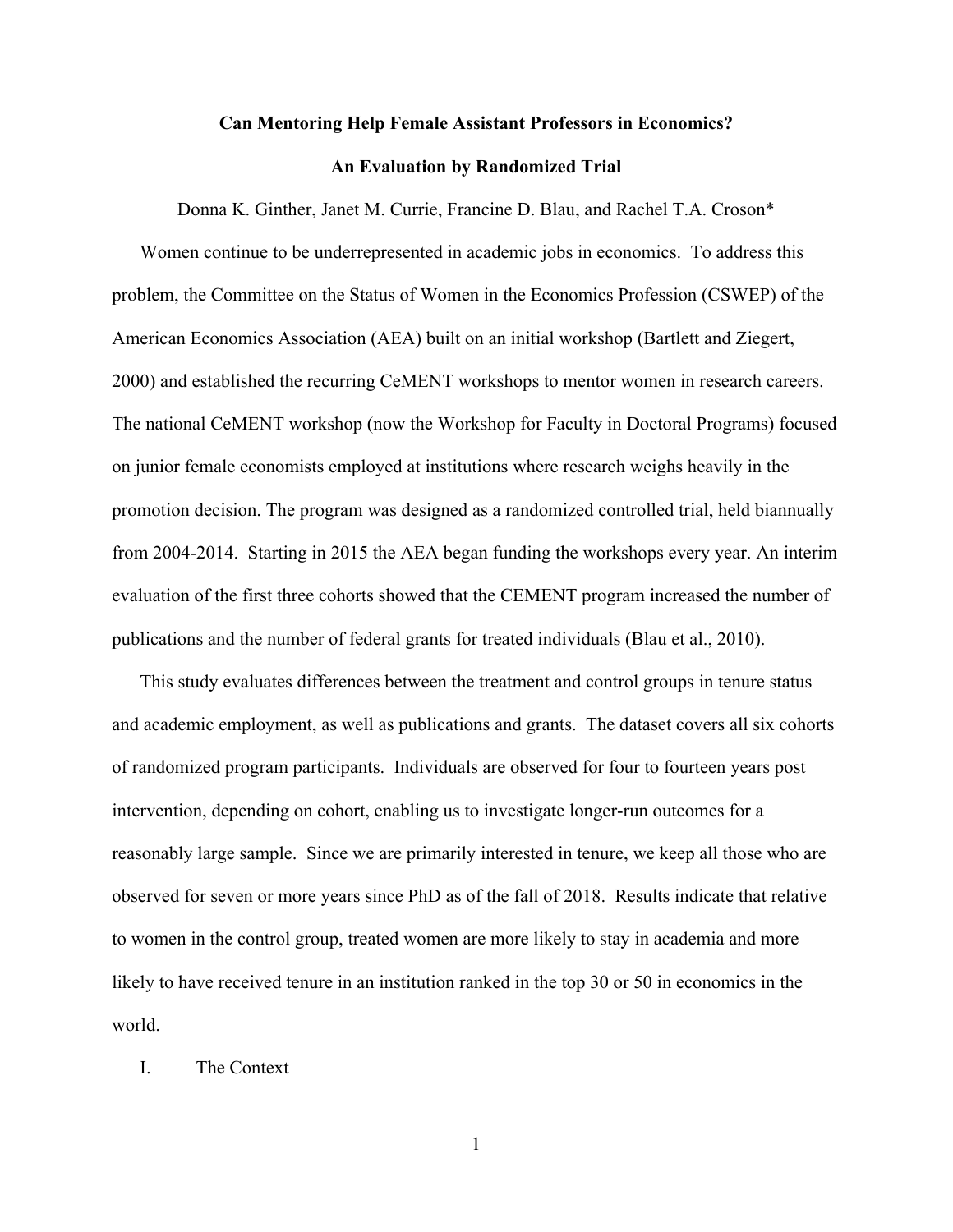Women remain underrepresented in the economics profession and progress in reducing gender disparities in economics has slowed over the past two decades (Lundberg and Stearns 2019). The Annual reports of CSWEP have long documented a "leaky pipeline" from PhD programs to tenured academic jobs. A gender gap in tenure probability remains in economics even after controlling for productivity indicators and other factors, in marked contrast to other social sciences and the natural sciences where such gaps have been narrowed or eliminated (Ginther and Kahn 2014, Ginther and Kahn 2009, Bayer and Rouse, 2016).

Research has highlighted numerous barriers that likely contribute to women's underrepresentation. Examples include reduced access to mentoring and social networks as well as possible biases in the refereeing process (see Lundberg and Stearns 2019 for a review). Based on a professional climate survey fielded by the AEA, the past, current, and future presidents of the Association acknowledged that "many members of the profession have suffered harassment and discrimination during their careers, including both overt acts of abuse and more subtle forms of marginalization" (Blanchard, Bernanke, and Yellen 2019).

The AEA has taken a number of steps to counter these problems, including the adoption of a professional code of conduct, the establishment of a standing Committee on Equity, Diversity, and Professional Conduct (CEDPC), and the development of EconSpark, a website designed to promote information exchange and safe and respectful discussion among economists (Blanchard, Bernanke and Yellen 2019). Programs like CeMENT can complement such activities and contribute to the advancement of women in the profession by addressing mentorship and networking challenges (Buckles 2019; Blau et al. 2010).

## II. The CeMENT Intervention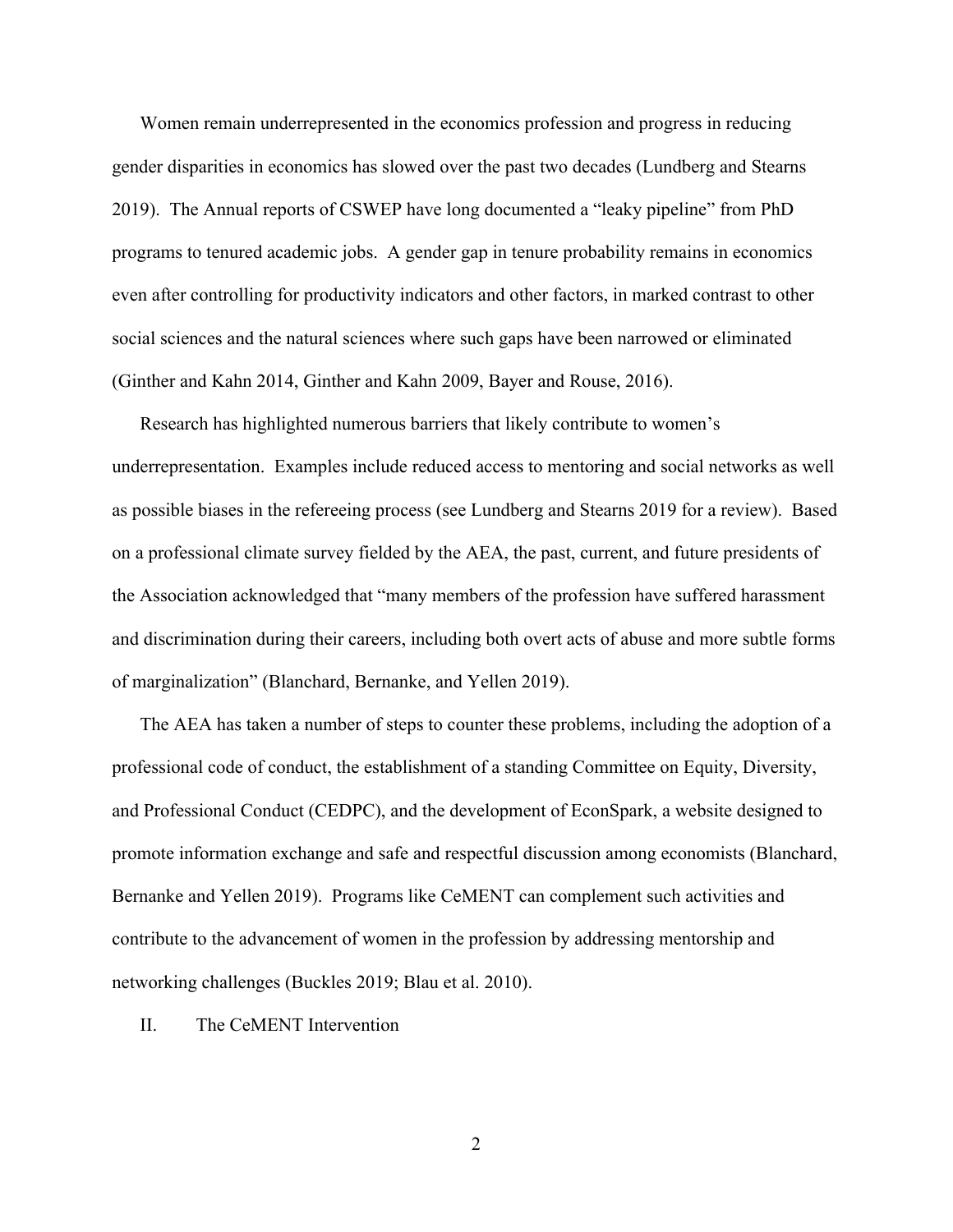The national CeMENT workshops were designed to expose participants to role models (senior female economists), to transmit information about what it takes to be successful, and to build peer networks of female junior faculty working in similar research areas. Each workshop lasted two days and was held in conjunction with the AEA annual meetings. Participants were arranged into small groups (4-5 participants and 1-2 mentors) based on research interests. The workshops were widely advertised.<sup>1</sup>

Each participant circulated a research paper or other related work (like a grant proposal) before the workshop. During the workshop, the small groups met to discuss and provide feedback on each participant's work (approximately one hour for each participant). In addition, plenary sessions were held consisting of panels of the senior mentors. Topics included research and publishing, grants, professional exposure, teaching, the tenure process, and work-life balance.

Applications for each workshop significantly exceeded available slots. After eliminating incomplete or inappropriate applications, applicants were divided into groups by research area and were then randomly assigned to treatment (participant) or control (non-participant) status *within* each group. In an effort to maximize access to the program, more participants than nonparticipants were usually selected. For example, in a group of eight, five participants and three non-participants might be selected. Both non-participants and participants were told that CSWEP had received more applicants than could accommodated, and that participants had been randomly selected from the pool of eligible applicants.<sup>2</sup>

### III. Sample and Data Collection

Table 1 shows the number of people from the treatment and control groups who are included in each cohort of our sample, as well as information about the seven people who were lost to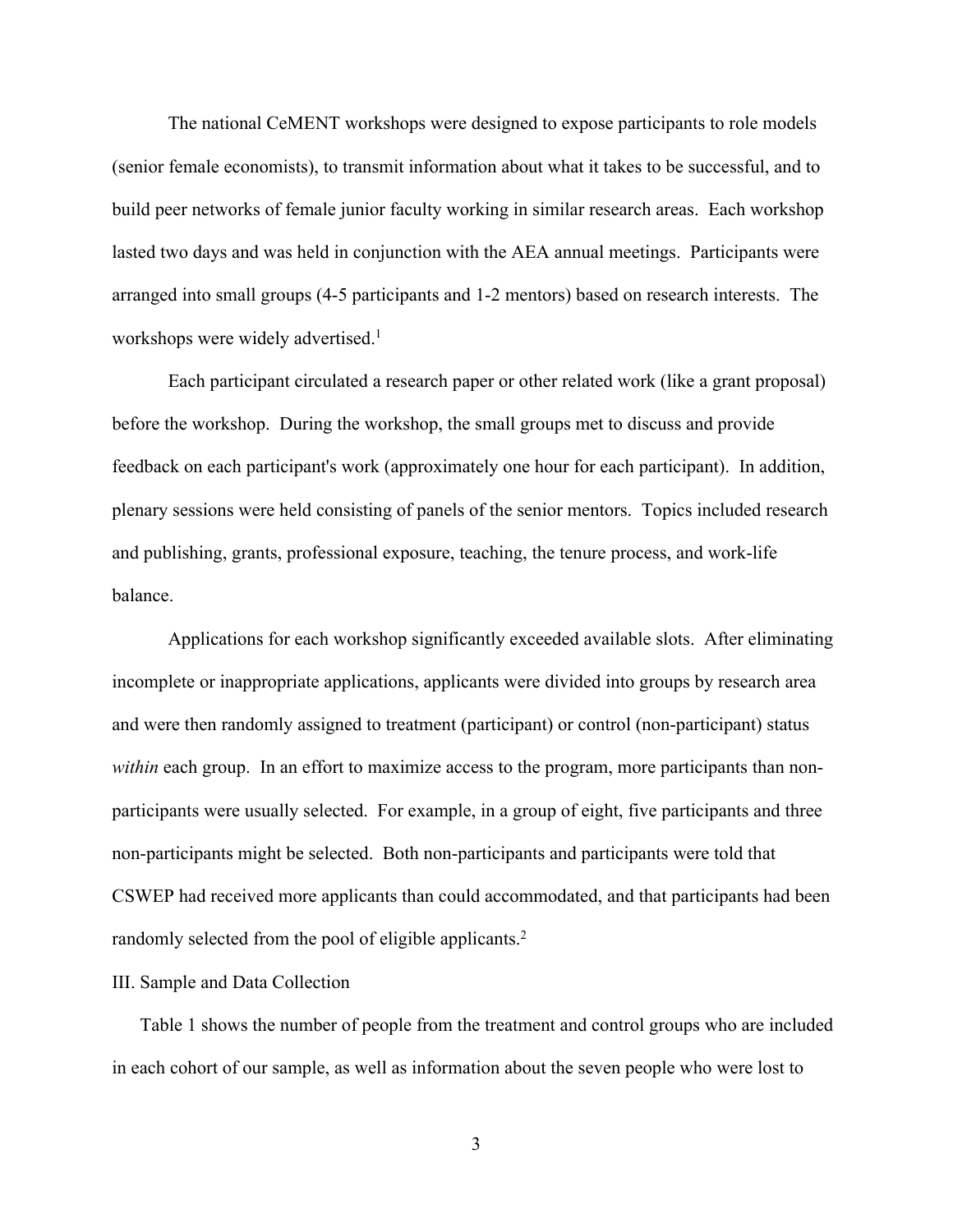follow-up (see  $6<sup>th</sup>$  column). Most people were easily traceable in public databases and gracious about supplying additional information if contacted. If we could find no record of the person's current job, we assumed that they were not in a tenure-track position. A larger problem is that significant numbers of those initially assigned to the control group later reapplied, and some of them were treated, as shown in the  $5<sup>th</sup>$  column. In order to deal with this issue, we adopt an "intent to treat" framework in which initial assignment to treatment or control group is used to instrument whether the person was eventually treated. In addition, because 28 members of cohort 6 received their PhDs after 2011 and had to be dropped from the sample, we have also reestimated all our models using only the first five cohorts. The results (shown in an Appendix to the NBER working paper version of this paper) are quite similar.

| <b>Table 1: Structure of the Data</b> |      |           |         |              |                     |  |  |  |
|---------------------------------------|------|-----------|---------|--------------|---------------------|--|--|--|
|                                       |      |           |         | Controls Who | Missing $&$         |  |  |  |
|                                       |      |           |         | Reapplied;   | <b>Assumed Non-</b> |  |  |  |
| Cohort                                | Year | Treatment | Control | #Treated     | <b>Tenure Track</b> |  |  |  |
|                                       | 2004 | 45        | 34      | 5:2T         | 1T:2C               |  |  |  |
| 2                                     | 2006 | 36        | 27      | 8:4T         |                     |  |  |  |
| 3                                     | 2008 | 42        | 20      | 4:3T         | 2T:1C               |  |  |  |
| $\overline{4}$                        | 2010 | 28        | 19      | 5:4T         | 1Τ                  |  |  |  |
| 5                                     | 2012 | 37        | 50      | 11:7T        |                     |  |  |  |
| 6                                     | 2014 | 17        | 13      | 7:5T         |                     |  |  |  |

Notes: Column 3 shows those who initially applied and were treated in a given cohort. Column 4 shows those who were initially assigned to the control group. Column 6 shows people who could not be located. They are included in the analysis and assumed to be in non-tenure track positions. One cohort 3 control member died and was removed from the sample. Column 5 shows the number of people assigned to the control group who reapplied in a later cohort. The number after the semi-colon how many were eventually treated. 28 Cohort 6 members with PhD years after 2011 were dropped from the sample.

Information about the outcomes of individuals in our sample was collected from a variety of sources. Publications and publication dates come from *Web of Science*. Grants include all National Science Foundation and National Institutes of Health grants where the person is listed as the principal investigator (or co-PI). The use of these public sources enabled us to obtain consistent information on publications and grants for virtually the full sample. We note that we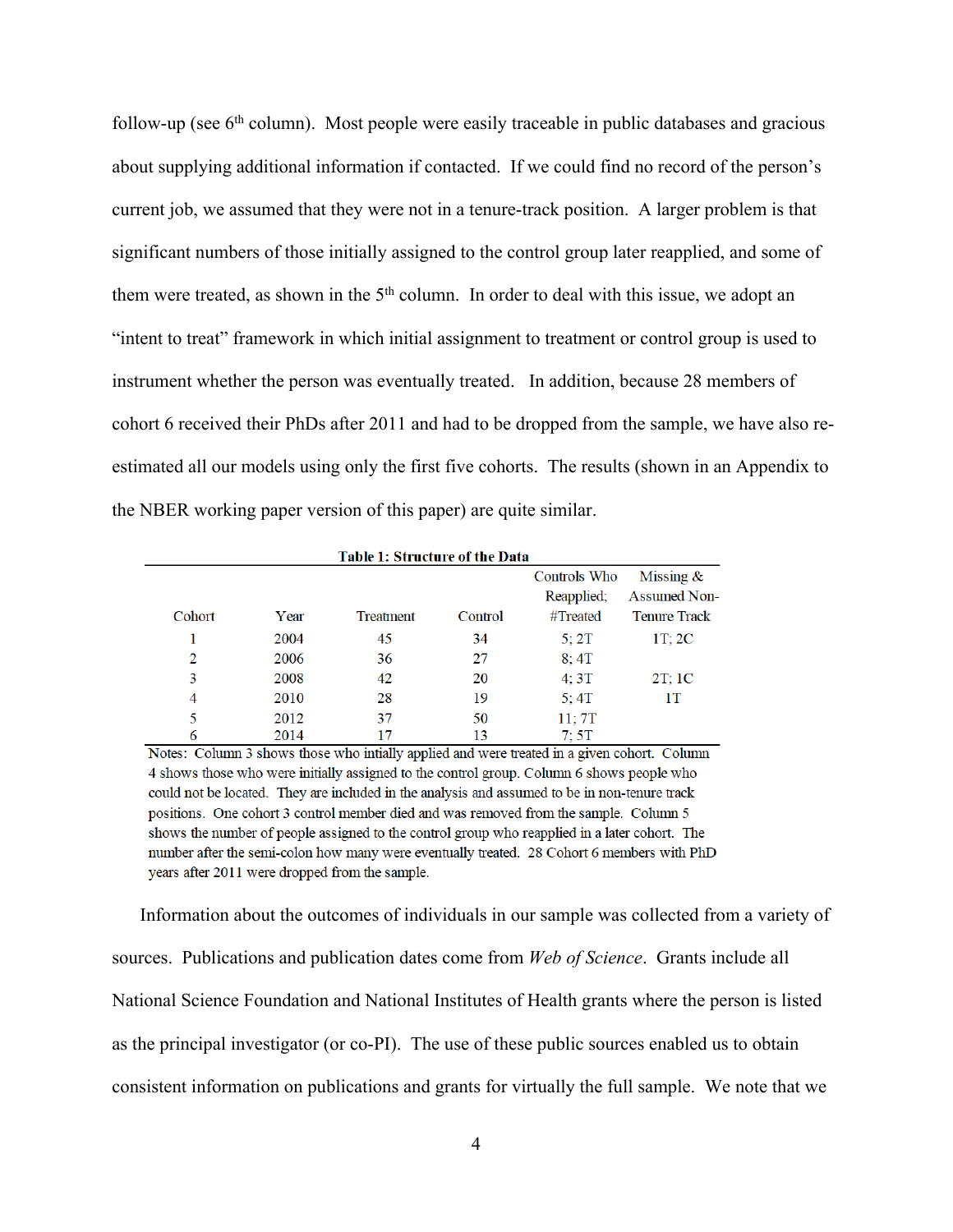do not have information on articles that were forthcoming at the time tenure decisions were made nor on grants from other sources than NSF and NIH. In order to verify tenure status, we searched on-line curriculum vitae and university web sites with faculty listings. In cases where tenure status could not be determined in this way, we contacted individuals to ask if they had tenure. The tenure variable can be considered current as of September 2018.

Given this information, and using the rankings of journals and the world rankings of institutions in economics from Kalaitzidakis, Stengos, and Mamuneas (2003), we defined the following variables: TenureStreamJob is a job that is either on the tenure track or tenured (e.g., in a U.S. context this would exclude lecturers). TenureRank is a tenured job. We distinguished between tenured jobs at institutions ranked in economics as 1-30, 1-50, 1-100, 1-200, or 201 plus (unranked).<sup>3</sup> We also investigated whether the last job reported was a non-academic job.

IV. Results

The results of the treatment are evaluated as of fall 2018, four to fourteen years after the intervention, depending on cohort. Table 2 shows a comparison of selected pre-intervention characteristics of participants and non-participants.

| Table 2: Balance Between Treatment and Control Samples |                  |                |         |  |  |  |  |  |
|--------------------------------------------------------|------------------|----------------|---------|--|--|--|--|--|
|                                                        | <b>Treatment</b> | <b>Control</b> | p-value |  |  |  |  |  |
| Top 10 PhD Institution                                 | 0.326            | 0.297          | 0.564   |  |  |  |  |  |
| Top 20 (11-20) PhD Institution                         | 0.235            | 0.21           | 0.585   |  |  |  |  |  |
| Top $40(21-40)$ PhD Instition                          | 0.196            | 0.217          | 0.617   |  |  |  |  |  |
| PhD non-US                                             | 0.078            | 0.101          | 0.446   |  |  |  |  |  |
| Academic First Job                                     | 0.900            | 0.855          | 0.195   |  |  |  |  |  |
| First Job Top 10 Rank                                  | 0.130            | 0.109          | 0.539   |  |  |  |  |  |
| First Job Top 11-20 Rank                               | 0.091            | 0.080          | 0.703   |  |  |  |  |  |
| First Job Top 21-40 Rank                               | 0.083            | 0.065          | 0.544   |  |  |  |  |  |
| PhD Year                                               | 2005.374         | 2005.739       | 0.360   |  |  |  |  |  |
|                                                        |                  |                |         |  |  |  |  |  |

Overall, most of the sample, 86-90 percent, had an academic first job. Most (90-92 percent) received their PhD from a US institution, with 72-76 percent obtaining their degrees from a top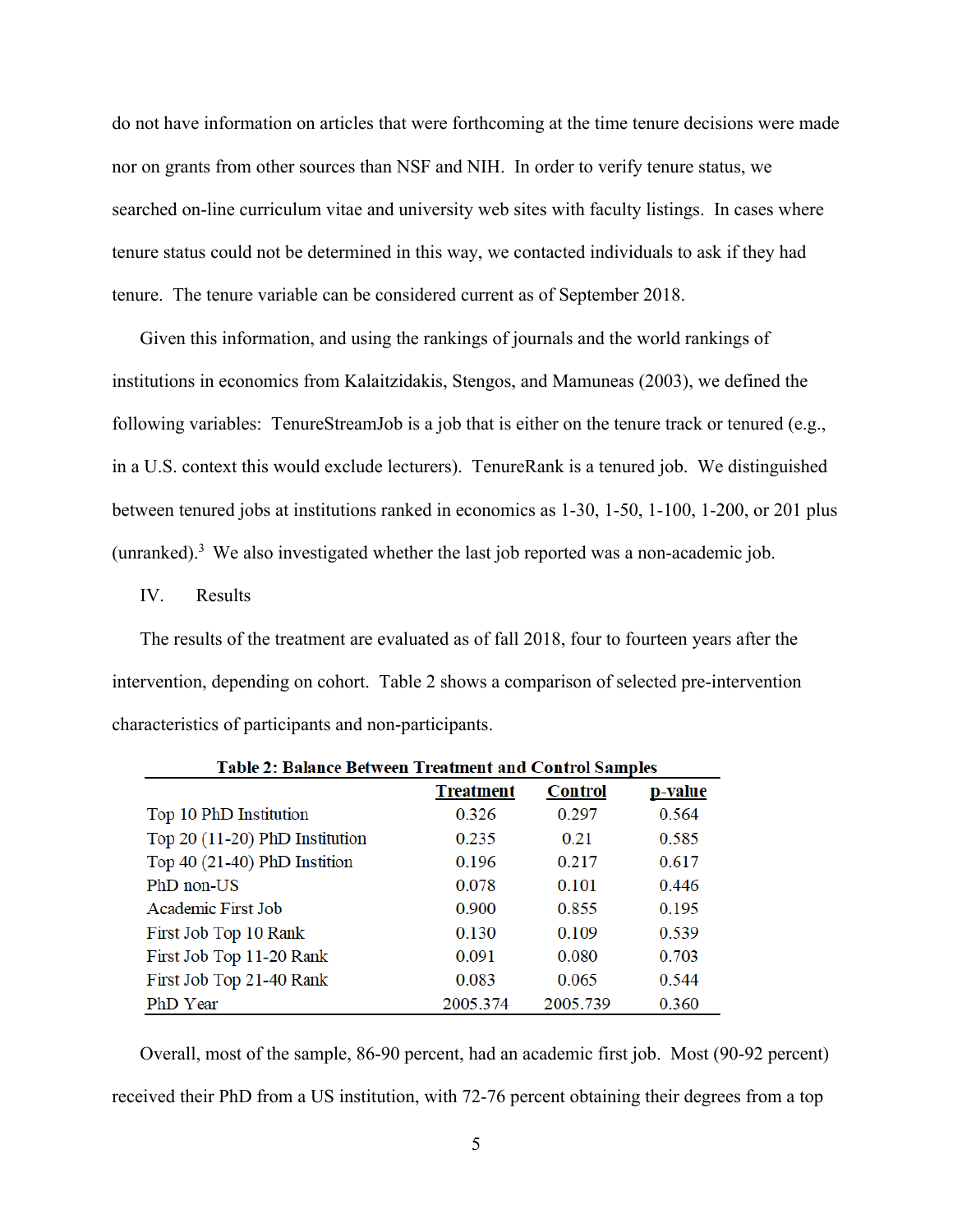40 institution. A substantial portion (25-30 percent) of the sample had their first job at institutions ranked in the top 40 (1-40), with 11-13 percent at top 10 institutions. While there are some differences between participants and non-participants on these dimensions, none are statistically significant.

| <b>Table 3: IV Estimates of Intention to Treat Effects on Outcomes</b> |         |                |           |           |          |                                         |         |           |          |  |
|------------------------------------------------------------------------|---------|----------------|-----------|-----------|----------|-----------------------------------------|---------|-----------|----------|--|
|                                                                        | (1)     | (2)            | (3)       | (4)       | (5)      | (6)                                     | (7)     | (8)       | (9)      |  |
|                                                                        |         | <b>Top 100</b> |           |           |          |                                         |         | Last Job  |          |  |
|                                                                        | Tenure  | Tenure         | Any       |           |          | Tenured Tenured Tenured Tenured Tenured |         |           | Non-     |  |
|                                                                        | stream  | Stream         | Tenure    | Top $30$  |          | Top 50 Top 100 Top 200                  |         | $201+$    | Academic |  |
| Treated                                                                | 0.107   | 0.163          | $-0.044$  | 0.067     | 0.09     | 0.070                                   | 0.048   | $-0.119$  | $-0.093$ |  |
|                                                                        | [0.055] | $[0.056]$      | $[0.057]$ | $[0.034]$ |          | $[0.040]$ $[0.047]$                     | [0.055] | $[0.048]$ | [0.052]  |  |
| Constant                                                               | 0.693   | 0.341          | $-0.115$  | $-0.015$  | $-0.251$ | $-0.107$                                | 0.001   | $-0.127$  | 0.210    |  |
|                                                                        | [0.167] | [0.171]        | [0.175]   | [0.105]   | [0.122]  | $[0.145]$                               | [0.167] | $[0.147]$ | [0.160]  |  |
| R-squared                                                              | 0.037   | 0.039          | 0.176     | 0.067     | 0.095    | 0.068                                   | 0.065   | 0.056     | 0.042    |  |
| Mean Dep.Var.                                                          | 0.739   | 0.285          | 0.549     | 0.087     | 0.125    | 0.185                                   | 0.274   | 0.188     | 0.234    |  |

There are 368 observations. Standard errors in brackets. All regressions include dummy variables for each cohort and for years 8 to 16+ since PhD. R-squared for the first stage is 0.816. F-statistic for the first stage regressors is 86.21.

Table 3 shows our main results. The fundamental goal of the CeMENT program was increasing the probability of holding an academic job and being in a tenured or tenure-track position. The results indicate that the treatment significantly increased the probability of women having a tenured or tenure track position (i.e., having a tenure stream job) both overall and in an institution ranked in the top 100 in economics. The probability of having a tenure stream job was increased by 10.7 percentage points, or 14.5 percent relative to the mean; the probability of having a tenure stream job in a top 100 institution was increased by 16.3 percentage points or 57.2 percent. With respect to tenure itself, the treatment significantly increased the probability of a tenured job in an institution ranked in the top 30 by 6.7 percentage points (77.0 percent), and the probability of tenure in a top 50 ranked institution by 9.0 percentage points (72.0 percent). The treatment was also estimated to have increased the probability of a tenured job at institutions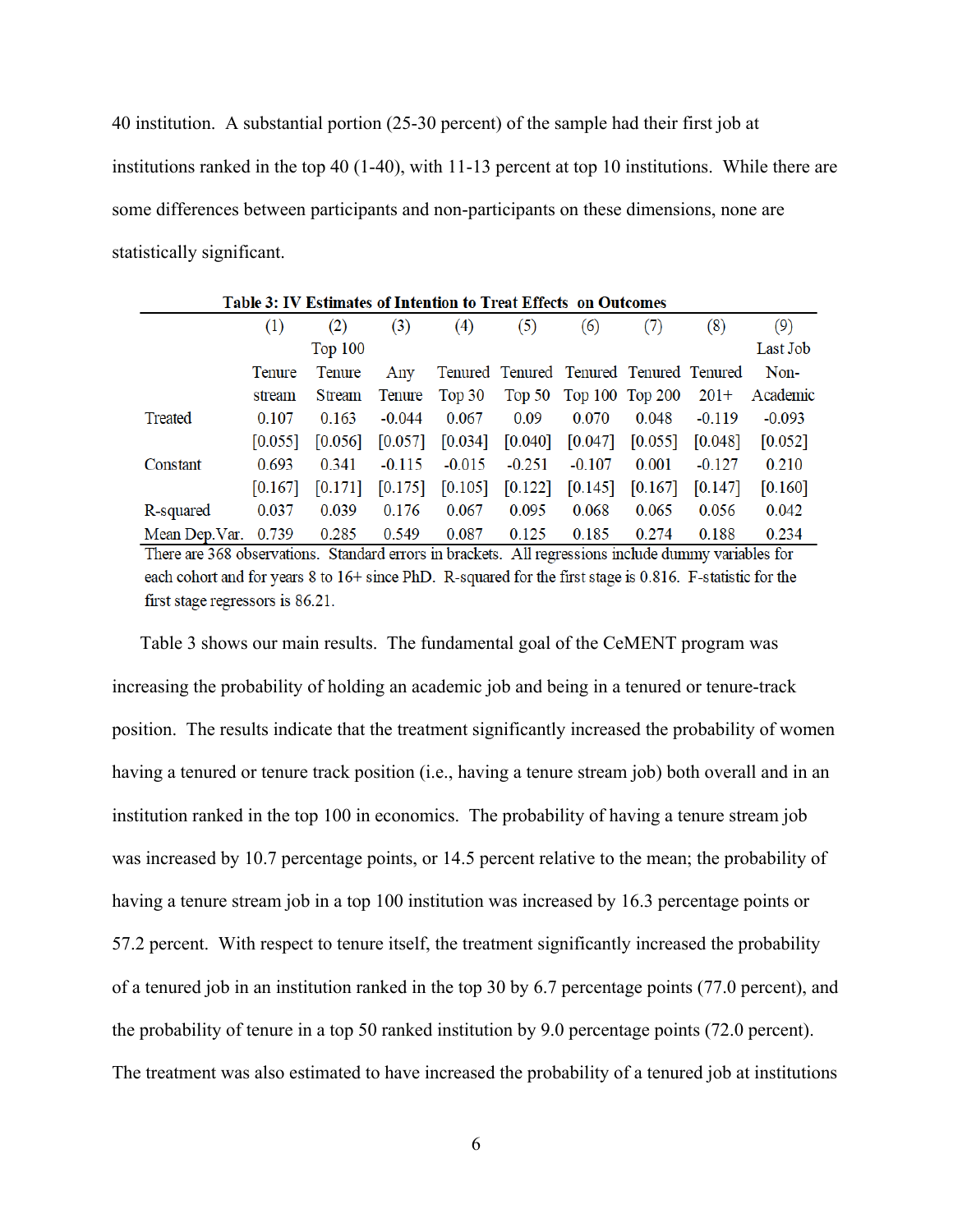ranked in the top 100 and top 200, but these effects were not significant. At the same time, participants had a significantly lower probability of having a tenured position at a 200+ (unranked) institution; this probability was reduced by 11.9 percentage points (63.3 percent). These offsetting effects help explain why the "Any Tenure" coefficient is small and statistically insignificant. The treatment also significantly lowered the probability of holding a nonacademic job by 9.3 percentage points (39.7 percent).

In Table 4, we explore possible mechanisms for the effects on tenure, focusing on the impact of the treatment on the number of pre-tenure grants and publications. Estimated effects on grants and publications are shown in columns  $(1)-(5)$ . Overall, we find that treatment significantly increases the number of pre-tenure grants (by 0.144) and publications (by 1.514). Women in the treatment group have 0.224 more top five publications, and 0.485 more second-tier publications.

|                | (1)           | $\left( 2\right)$ | (3)       | (4)       | (5)           | (6)          | (7)                   |
|----------------|---------------|-------------------|-----------|-----------|---------------|--------------|-----------------------|
|                |               |                   |           |           |               |              | Tenure Top Tenure Top |
|                |               |                   | $#Pre-$   | $#Pre-$   | $#Pre-$       | 30 Place     | 50 Place              |
|                | $\#Pre$       | $#Pre-$           | Tenure    | Tenure    | <b>Tenure</b> | Given        | Given                 |
|                | <b>Tenure</b> | <b>Tenure</b>     | Rank 1    | Rank 2    | Rank 3        | $#Pubs.$ and | $#Pubs.$ and          |
|                | Grants        | Pubs.             | Pubs.     | Pubs.     | Pubs.         | #Grants      | #Grants               |
| Treated        | 0.144         | 1.514             | 0.224     | 0.485     | 0.805         | 0.038        | 0.061                 |
|                | [0.092]       | [0.612]           | [0.101]   | $[0.282]$ | [0.529]       | $[0.032]$    | [0.038]               |
| Constant       | $-0.341$      | 2.567             | 0.516     | 0.211     | 1.840         | $-0.076$     | $-0.311$              |
|                | [0.282]       | [1.874]           | $[0.311]$ | $[0.865]$ | [1.619]       | [0.096]      | [0.115]               |
| Mean Dep. Var. | 0.274         | 7.353             | 0.323     | 2.375     | 4.655         | 0.087        | 0.125                 |
| R-squared      | 0.046         | 0.094             | 0.038     | 0.064     | 0.061         | 0.237        | 0.218                 |

**Table 4: IV Estimates Possible Mechanisms for Effects on Tenure** 

Notes: All Table 3 notes apply. In addition, the last two columns include dummies for the number of pretenure NSF and NIH grants, and the total number of pretenure publications.

How important are these treatment effects on publications and grants in producing the observed tenure results? Columns (6) and (7) examine the probability of holding a tenured job in a top 30 or 50 institution controlling for total numbers of pre-tenure publications and grants. The estimated effects of the treatment on tenure in a top 30 place declines by almost half and becomes statistically insignificant, while the estimated probability of holding tenure in a top 50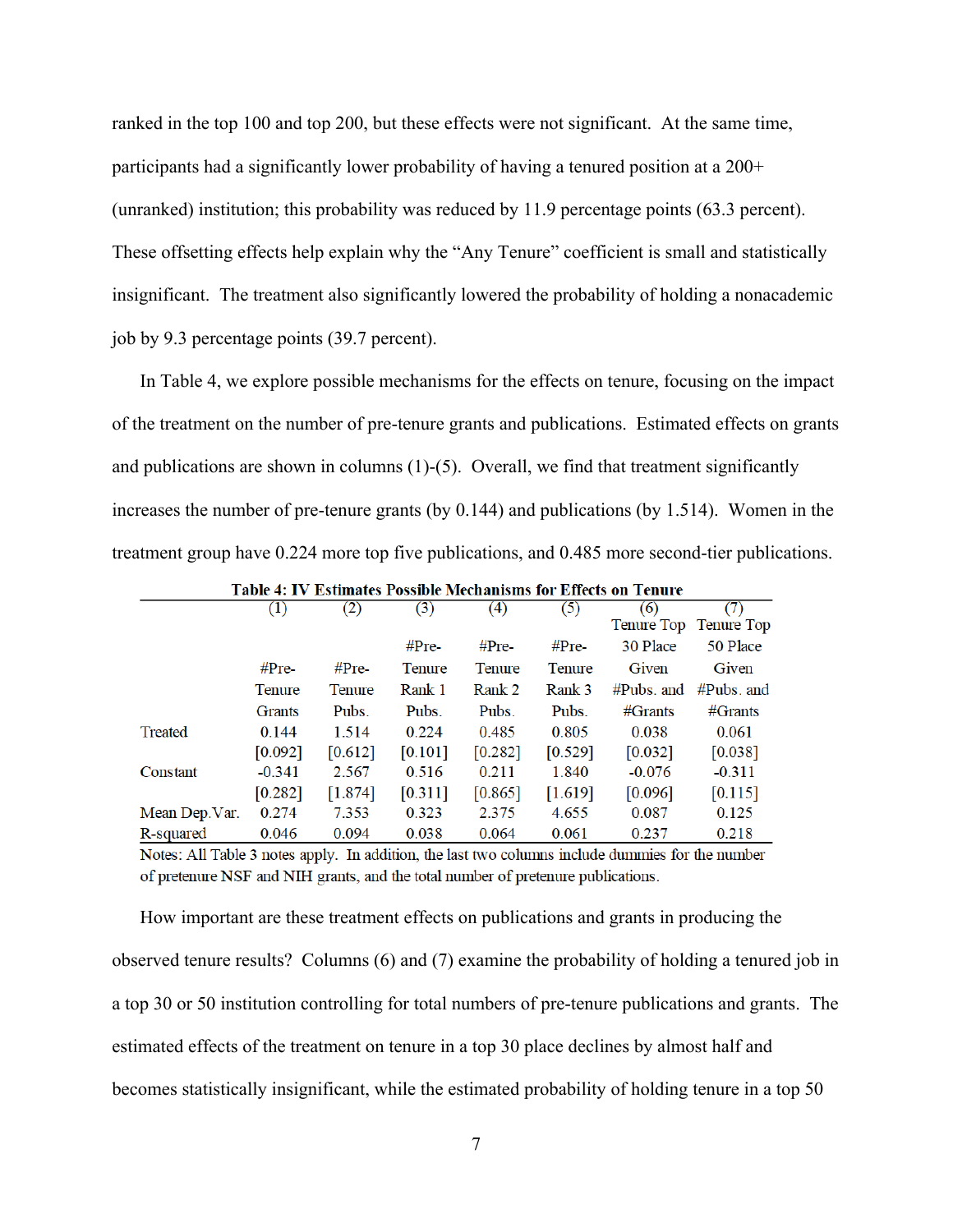place declines by about a third and remains marginally significant. These estimates suggest that increases in publications and grants may not be the only drivers of the treatment effects on tenure, at least at schools outside the top 30. Less tangible factors such as the provision of role models, networks, and information about how to navigate the system may play a role.

#### V. Conclusions

We find that the CeMENT workshops were effective in retaining women in academia, and in helping them to achieve tenure in top 50 ranked schools. It is remarkable that a two-day intervention could have had such an effect. That said, the workshops were designed to create ongoing and lasting relationships. Indeed, we know of many women who kept in touch with contacts from CeMENT for years after their workshops and used each other as a source of support and advice. Our results speak to the importance of having mentors and peer networks and are suggestive of the difficulties many women in economics face in developing these relationships. We hope that these results will inspire others to step forward with additional ways of tackling this persistent problem.

#### REFERENCES

**Bartlett, Robin, and Andrea Ziegert.** 2000. "Creating Career Opportunities for Female Economists: CCOFFE." National Science Foundation Final Project Report 1997–1999, Economics Program, Division of Human Resource Development, HRD-9710136.

**Bayer, Amanda and Rouse, Cecilia.** 2016. "Diversity in the Economics Profession: A New Attack on an Old Problem," Journal of Economic Perspectives 30 (4): 221-42.

**Blanchard, Olivier, Ben Bernanke, and Janet Yellen**. 2019. **"**A Message from the AEA Leadership on the Professional Climate in Economics." (March 18), available at https://www.aeaweb.org/news/member-announcements-mar-18-2019.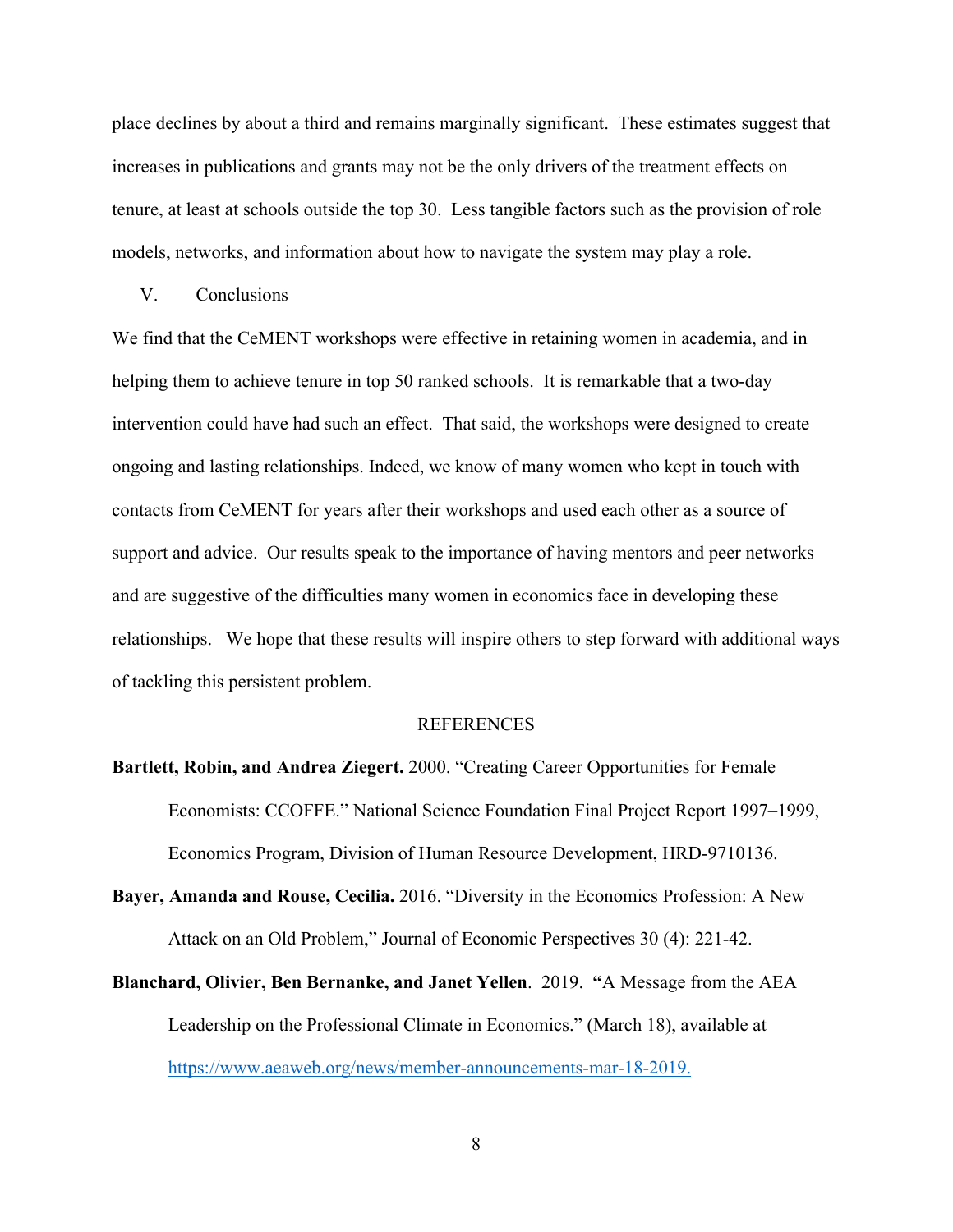- **Blau, Francine D., Janet M. Currie, Rachel T. A. Croson, and Donna K. Ginther**.2010. Can Mentoring Help Female Assistant Professors? Interim Results from a Randomized Trial." *American Economic Review*, 100 (2): 348-52.
- **Buckles, Kasey**. 2019. "Fixing the Leaky Pipeline: Strategies for Making Economics Work for Women at Every Stage." *Journal of Economic Perspectives*, 33 (1): 43-60.
- **Ginther, Donna K., and Shulamit Kahn**. 2009. **"**Does Science Promote Women? Evidence from Academia 1973–2001." Chap 5. in *Science and Engineering Careers in the United States*, edited by Richard B. Freeman and Daniel F. Goroff. Chicago, IL: University of Chicago Press for NBER Science Engineering Workforce Project.
- **Ginther, Donna K., and Shulamit Kahn.** 2014. "Academic Women's Careers in the Social Sciences." Chap. 11 in *The Economics of Economists: Institutional Setting, Individual Incentives, and Future Prospects*, edited by Alessandro Lanteri and Jack Vromen. Cambridge University Press.
- **Kalaitzidakis, Pantelis, Thanasis Stengos and Theofanis P. Mamuneas**. 2003. "Rankings of Academic Journals and Institutions in Economics." *Journal of the European Economic Association*, 1 (6): 1346-1366.
- **Lundberg, Shelly, and Jenna Stearns**. 2019. "Women in Economics: Stalled Progress." *Journal of Economic Perspectives*, 33 (1): 3-22.

**\_\_\_\_\_\_\_\_\_\_\_\_\_\_\_\_\_\_\_\_\_\_**

**<sup>\*</sup>** Ginther: Department of Economics, University of Kansas, 1460 Jayhawk Boulevard, Lawrence, KS 66045, dginther@ku.edu. Currie: Department of Economics, Princeton University, 185A Julis Romo Rabinowitz Building, Princeton University, Princeton NJ 08544,